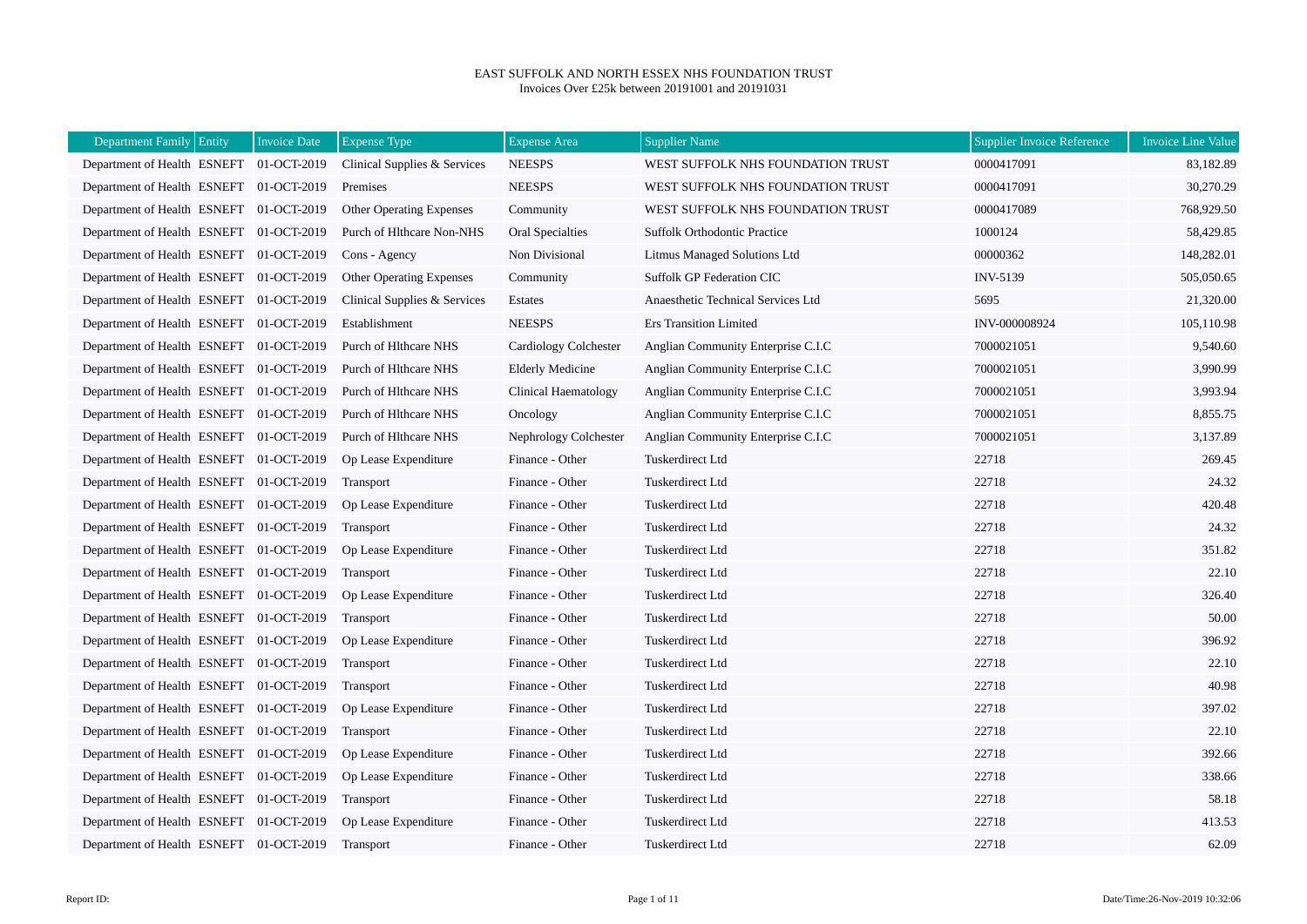| <b>Department Family Entity</b>         | <b>Invoice Date</b> | <b>Expense Type</b>  | <b>Expense Area</b> | <b>Supplier Name</b>    | <b>Supplier Invoice Reference</b> | <b>Invoice Line Value</b> |
|-----------------------------------------|---------------------|----------------------|---------------------|-------------------------|-----------------------------------|---------------------------|
| Department of Health ESNEFT 01-OCT-2019 |                     | Op Lease Expenditure | Finance - Other     | Tuskerdirect Ltd        | 22718                             | 621.71                    |
| Department of Health ESNEFT 01-OCT-2019 |                     | Transport            | Finance - Other     | Tuskerdirect Ltd        | 22718                             | 70.33                     |
| Department of Health ESNEFT 01-OCT-2019 |                     | Op Lease Expenditure | Finance - Other     | <b>Tuskerdirect Ltd</b> | 22718                             | 456.40                    |
| Department of Health ESNEFT 01-OCT-2019 |                     | <b>Transport</b>     | Finance - Other     | Tuskerdirect Ltd        | 22718                             | 70.33                     |
| Department of Health ESNEFT 01-OCT-2019 |                     | Op Lease Expenditure | Finance - Other     | Tuskerdirect Ltd        | 22718                             | 290.00                    |
| Department of Health ESNEFT 01-OCT-2019 |                     | Transport            | Finance - Other     | <b>Tuskerdirect Ltd</b> | 22718                             | 62.20                     |
| Department of Health ESNEFT 01-OCT-2019 |                     | Op Lease Expenditure | Finance - Other     | Tuskerdirect Ltd        | 22718                             | 685.19                    |
| Department of Health ESNEFT 01-OCT-2019 |                     | Transport            | Finance - Other     | Tuskerdirect Ltd        | 22718                             | 100.11                    |
| Department of Health ESNEFT 01-OCT-2019 |                     | Op Lease Expenditure | Finance - Other     | <b>Tuskerdirect Ltd</b> | 22718                             | 394.26                    |
| Department of Health ESNEFT 01-OCT-2019 |                     | Transport            | Finance - Other     | Tuskerdirect Ltd        | 22718                             | 48.23                     |
| Department of Health ESNEFT 01-OCT-2019 |                     | Op Lease Expenditure | Finance - Other     | Tuskerdirect Ltd        | 22718                             | 300.19                    |
| Department of Health ESNEFT 01-OCT-2019 |                     | Transport            | Finance - Other     | <b>Tuskerdirect Ltd</b> | 22718                             | 44.29                     |
| Department of Health ESNEFT 01-OCT-2019 |                     | Op Lease Expenditure | Finance - Other     | Tuskerdirect Ltd        | 22718                             | 368.11                    |
| Department of Health ESNEFT 01-OCT-2019 |                     | Transport            | Finance - Other     | Tuskerdirect Ltd        | 22718                             | 36.44                     |
| Department of Health ESNEFT 01-OCT-2019 |                     | Transport            | Finance - Other     | <b>Tuskerdirect Ltd</b> | 22718                             | 26.23                     |
| Department of Health ESNEFT 01-OCT-2019 |                     | Op Lease Expenditure | Finance - Other     | Tuskerdirect Ltd        | 22718                             | 267.16                    |
| Department of Health ESNEFT 01-OCT-2019 |                     | Op Lease Expenditure | Finance - Other     | Tuskerdirect Ltd        | 22718                             | 339.20                    |
| Department of Health ESNEFT 01-OCT-2019 |                     | Transport            | Finance - Other     | Tuskerdirect Ltd        | 22718                             | 24.32                     |
| Department of Health ESNEFT 01-OCT-2019 |                     | Op Lease Expenditure | Finance - Other     | <b>Tuskerdirect Ltd</b> | 22718                             | 303.88                    |
| Department of Health ESNEFT 01-OCT-2019 |                     | Transport            | Finance - Other     | Tuskerdirect Ltd        | 22718                             | 18.78                     |
| Department of Health ESNEFT 01-OCT-2019 |                     | Transport            | Finance - Other     | <b>Tuskerdirect Ltd</b> | 22718                             | 24.32                     |
| Department of Health ESNEFT 01-OCT-2019 |                     | Op Lease Expenditure | Finance - Other     | Tuskerdirect Ltd        | 22718                             | 333.19                    |
| Department of Health ESNEFT 01-OCT-2019 |                     | Transport            | Finance - Other     | Tuskerdirect Ltd        | 22718                             | 23.60                     |
| Department of Health ESNEFT 01-OCT-2019 |                     | Op Lease Expenditure | Finance - Other     | <b>Tuskerdirect Ltd</b> | 22718                             | 202.45                    |
| Department of Health ESNEFT 01-OCT-2019 |                     | Op Lease Expenditure | Finance - Other     | <b>Tuskerdirect Ltd</b> | 22718                             | 310.82                    |
| Department of Health ESNEFT 01-OCT-2019 |                     | Transport            | Finance - Other     | Tuskerdirect Ltd        | 22718                             | 29.63                     |
| Department of Health ESNEFT 01-OCT-2019 |                     | Op Lease Expenditure | Finance - Other     | <b>Tuskerdirect Ltd</b> | 22718                             | 653.27                    |
| Department of Health ESNEFT 01-OCT-2019 |                     | Transport            | Finance - Other     | Tuskerdirect Ltd        | 22718                             | 30.93                     |
| Department of Health ESNEFT 01-OCT-2019 |                     | Transport            | Finance - Other     | Tuskerdirect Ltd        | 22718                             | 25.60                     |
| Department of Health ESNEFT 01-OCT-2019 |                     | Op Lease Expenditure | Finance - Other     | Tuskerdirect Ltd        | 22718                             | 400.07                    |
| Department of Health ESNEFT 01-OCT-2019 |                     | Transport            | Finance - Other     | <b>Tuskerdirect Ltd</b> | 22718                             | 35.72                     |
| Department of Health ESNEFT 01-OCT-2019 |                     | Op Lease Expenditure | Finance - Other     | Tuskerdirect Ltd        | 22718                             | 215.98                    |
| Department of Health ESNEFT 01-OCT-2019 |                     | Op Lease Expenditure | Finance - Other     | <b>Tuskerdirect Ltd</b> | 22718                             | 388.84                    |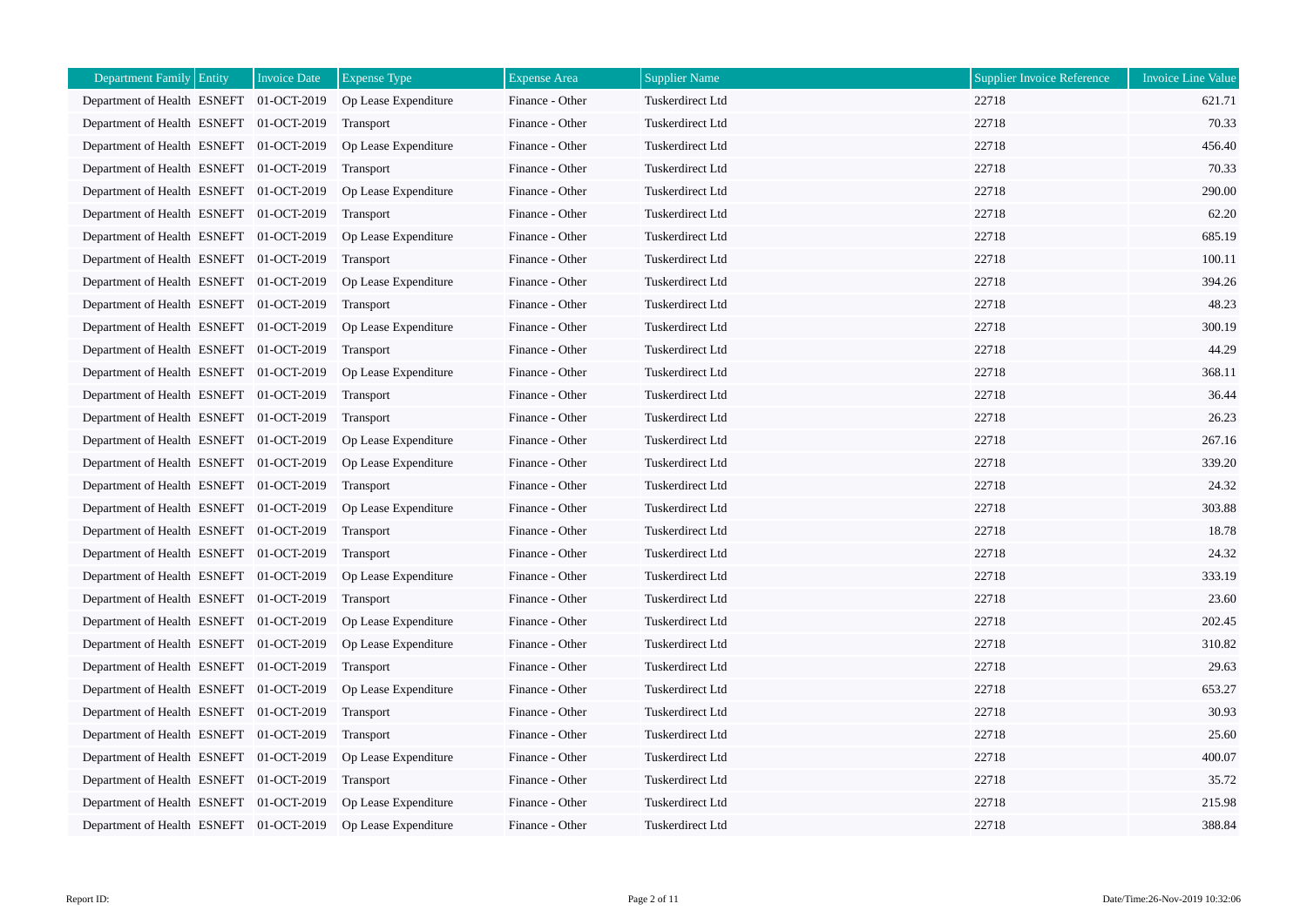| <b>Department Family Entity</b>         | <b>Invoice Date</b> | <b>Expense Type</b>  | <b>Expense Area</b> | <b>Supplier Name</b>    | <b>Supplier Invoice Reference</b> | <b>Invoice Line Value</b> |
|-----------------------------------------|---------------------|----------------------|---------------------|-------------------------|-----------------------------------|---------------------------|
| Department of Health ESNEFT 01-OCT-2019 |                     | Transport            | Finance - Other     | Tuskerdirect Ltd        | 22718                             | 26.23                     |
| Department of Health ESNEFT 01-OCT-2019 |                     | Op Lease Expenditure | Finance - Other     | Tuskerdirect Ltd        | 22718                             | 289.56                    |
| Department of Health ESNEFT 01-OCT-2019 |                     | Transport            | Finance - Other     | <b>Tuskerdirect Ltd</b> | 22718                             | 20.99                     |
| Department of Health ESNEFT 01-OCT-2019 |                     | Op Lease Expenditure | Finance - Other     | <b>Tuskerdirect Ltd</b> | 22718                             | 426.31                    |
| Department of Health ESNEFT 01-OCT-2019 |                     | <b>Transport</b>     | Finance - Other     | Tuskerdirect Ltd        | 22718                             | 31.19                     |
| Department of Health ESNEFT 01-OCT-2019 |                     | Op Lease Expenditure | Finance - Other     | Tuskerdirect Ltd        | 22718                             | 752.00                    |
| Department of Health ESNEFT 01-OCT-2019 |                     | Transport            | Finance - Other     | Tuskerdirect Ltd        | 22718                             | 28.72                     |
| Department of Health ESNEFT 01-OCT-2019 |                     | Op Lease Expenditure | Finance - Other     | <b>Tuskerdirect Ltd</b> | 22718                             | 340.24                    |
| Department of Health ESNEFT 01-OCT-2019 |                     | Transport            | Finance - Other     | Tuskerdirect Ltd        | 22718                             | 35.93                     |
| Department of Health ESNEFT 01-OCT-2019 |                     | Op Lease Expenditure | Finance - Other     | Tuskerdirect Ltd        | 22718                             | 267.27                    |
| Department of Health ESNEFT 01-OCT-2019 |                     | Transport            | Finance - Other     | <b>Tuskerdirect Ltd</b> | 22718                             | 38.65                     |
| Department of Health ESNEFT 01-OCT-2019 |                     | Op Lease Expenditure | Finance - Other     | Tuskerdirect Ltd        | 22718                             | 392.97                    |
| Department of Health ESNEFT 01-OCT-2019 |                     | Transport            | Finance - Other     | Tuskerdirect Ltd        | 22718                             | 45.08                     |
| Department of Health ESNEFT 01-OCT-2019 |                     | Op Lease Expenditure | Finance - Other     | Tuskerdirect Ltd        | 22718                             | 385.77                    |
| Department of Health ESNEFT 01-OCT-2019 |                     | Transport            | Finance - Other     | <b>Tuskerdirect Ltd</b> | 22718                             | 27.61                     |
| Department of Health ESNEFT 01-OCT-2019 |                     | Op Lease Expenditure | Finance - Other     | Tuskerdirect Ltd        | 22718                             | 22.10                     |
| Department of Health ESNEFT 01-OCT-2019 |                     | Op Lease Expenditure | Finance - Other     | Tuskerdirect Ltd        | 22718                             | 418.26                    |
| Department of Health ESNEFT 01-OCT-2019 |                     | Op Lease Expenditure | Finance - Other     | Tuskerdirect Ltd        | 22718                             | 296.60                    |
| Department of Health ESNEFT 01-OCT-2019 |                     | Transport            | Finance - Other     | <b>Tuskerdirect Ltd</b> | 22718                             | 30.64                     |
| Department of Health ESNEFT 01-OCT-2019 |                     | Op Lease Expenditure | Finance - Other     | Tuskerdirect Ltd        | 22718                             | 301.22                    |
| Department of Health ESNEFT 01-OCT-2019 |                     | Transport            | Finance - Other     | Tuskerdirect Ltd        | 22718                             | 24.32                     |
| Department of Health ESNEFT 01-OCT-2019 |                     | Op Lease Expenditure | Finance - Other     | <b>Tuskerdirect Ltd</b> | 22718                             | 482.76                    |
| Department of Health ESNEFT 01-OCT-2019 |                     | Transport            | Finance - Other     | Tuskerdirect Ltd        | 22718                             | 24.84                     |
| Department of Health ESNEFT 01-OCT-2019 |                     | Transport            | Finance - Other     | Tuskerdirect Ltd        | 22718                             | 56.45                     |
| Department of Health ESNEFT 01-OCT-2019 |                     | Op Lease Expenditure | Finance - Other     | Tuskerdirect Ltd        | 22718                             | 523.44                    |
| Department of Health ESNEFT 01-OCT-2019 |                     | Op Lease Expenditure | Finance - Other     | <b>Tuskerdirect Ltd</b> | 22718                             | 714.29                    |
| Department of Health ESNEFT 01-OCT-2019 |                     | Transport            | Finance - Other     | Tuskerdirect Ltd        | 22718                             | 29.83                     |
| Department of Health ESNEFT 01-OCT-2019 |                     | Op Lease Expenditure | Finance - Other     | Tuskerdirect Ltd        | 22718                             | 389.73                    |
| Department of Health ESNEFT 01-OCT-2019 |                     | Transport            | Finance - Other     | Tuskerdirect Ltd        | 22718                             | 22.10                     |
| Department of Health ESNEFT 01-OCT-2019 |                     | Op Lease Expenditure | Finance - Other     | Tuskerdirect Ltd        | 22718                             | 1,432.70                  |
| Department of Health ESNEFT 01-OCT-2019 |                     | Transport            | Finance - Other     | Tuskerdirect Ltd        | 22718                             | 33.14                     |
| Department of Health ESNEFT 01-OCT-2019 |                     | Op Lease Expenditure | Finance - Other     | Tuskerdirect Ltd        | 22718                             | 434.80                    |
| Department of Health ESNEFT 01-OCT-2019 |                     | Transport            | Finance - Other     | Tuskerdirect Ltd        | 22718                             | 27.61                     |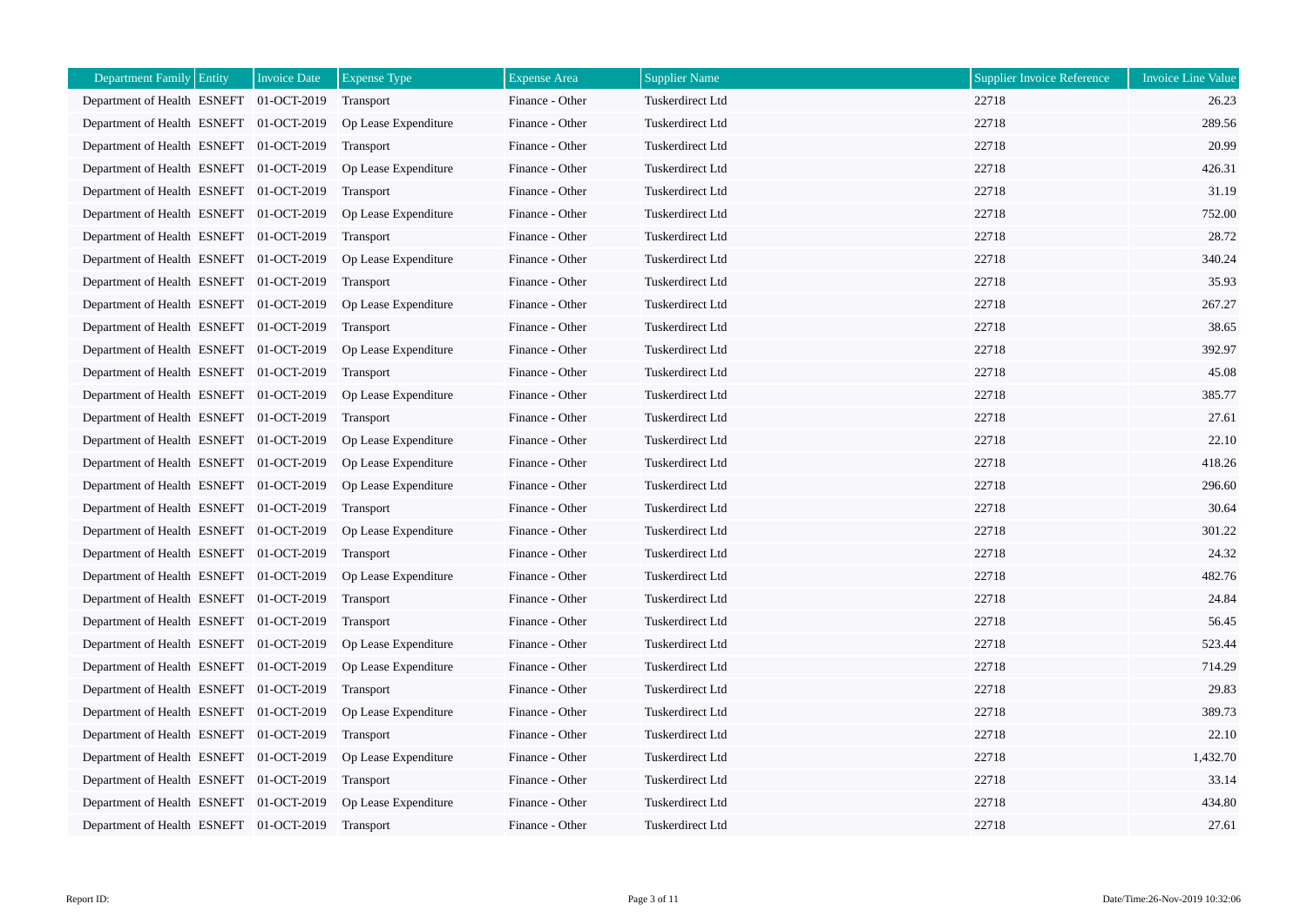| <b>Department Family Entity</b>         | <b>Invoice Date</b> | <b>Expense Type</b>  | <b>Expense Area</b> | <b>Supplier Name</b>    | <b>Supplier Invoice Reference</b> | <b>Invoice Line Value</b> |
|-----------------------------------------|---------------------|----------------------|---------------------|-------------------------|-----------------------------------|---------------------------|
| Department of Health ESNEFT 01-OCT-2019 |                     | Op Lease Expenditure | Finance - Other     | Tuskerdirect Ltd        | 22718                             | 192.98                    |
| Department of Health ESNEFT 01-OCT-2019 |                     | Transport            | Finance - Other     | Tuskerdirect Ltd        | 22718                             | 31.77                     |
| Department of Health ESNEFT 01-OCT-2019 |                     | Op Lease Expenditure | Finance - Other     | <b>Tuskerdirect Ltd</b> | 22718                             | 280.47                    |
| Department of Health ESNEFT 01-OCT-2019 |                     | <b>Transport</b>     | Finance - Other     | Tuskerdirect Ltd        | 22718                             | 44.57                     |
| Department of Health ESNEFT 01-OCT-2019 |                     | Op Lease Expenditure | Finance - Other     | Tuskerdirect Ltd        | 22718                             | 675.84                    |
| Department of Health ESNEFT 01-OCT-2019 |                     | Transport            | Finance - Other     | Tuskerdirect Ltd        | 22718                             | 30.37                     |
| Department of Health ESNEFT 01-OCT-2019 |                     | Op Lease Expenditure | Finance - Other     | Tuskerdirect Ltd        | 22718                             | 386.06                    |
| Department of Health ESNEFT 01-OCT-2019 |                     | Transport            | Finance - Other     | Tuskerdirect Ltd        | 22718                             | 33.44                     |
| Department of Health ESNEFT 01-OCT-2019 |                     | Op Lease Expenditure | Finance - Other     | Tuskerdirect Ltd        | 22718                             | 390.02                    |
| Department of Health ESNEFT 01-OCT-2019 |                     | Transport            | Finance - Other     | Tuskerdirect Ltd        | 22718                             | 33.44                     |
| Department of Health ESNEFT 01-OCT-2019 |                     | Op Lease Expenditure | Finance - Other     | Tuskerdirect Ltd        | 22718                             | 569.39                    |
| Department of Health ESNEFT 01-OCT-2019 |                     | Transport            | Finance - Other     | Tuskerdirect Ltd        | 22718                             | 28.16                     |
| Department of Health ESNEFT 01-OCT-2019 |                     | Op Lease Expenditure | Finance - Other     | Tuskerdirect Ltd        | 22718                             | 305.79                    |
| Department of Health ESNEFT 01-OCT-2019 |                     | Transport            | Finance - Other     | Tuskerdirect Ltd        | 22718                             | 22.10                     |
| Department of Health ESNEFT 01-OCT-2019 |                     | Op Lease Expenditure | Finance - Other     | Tuskerdirect Ltd        | 22718                             | 392.27                    |
| Department of Health ESNEFT 01-OCT-2019 |                     | Transport            | Finance - Other     | Tuskerdirect Ltd        | 22718                             | 27.61                     |
| Department of Health ESNEFT 01-OCT-2019 |                     | Op Lease Expenditure | Finance - Other     | Tuskerdirect Ltd        | 22718                             | 350.77                    |
| Department of Health ESNEFT 01-OCT-2019 |                     | Transport            | Finance - Other     | Tuskerdirect Ltd        | 22718                             | 20.99                     |
| Department of Health ESNEFT 01-OCT-2019 |                     | Op Lease Expenditure | Finance - Other     | Tuskerdirect Ltd        | 22718                             | 243.03                    |
| Department of Health ESNEFT 01-OCT-2019 |                     | Transport            | Finance - Other     | Tuskerdirect Ltd        | 22718                             | 26.73                     |
| Department of Health ESNEFT 01-OCT-2019 |                     | Op Lease Expenditure | Finance - Other     | <b>Tuskerdirect Ltd</b> | 22718                             | 428.19                    |
| Department of Health ESNEFT 01-OCT-2019 |                     | Transport            | Finance - Other     | Tuskerdirect Ltd        | 22718                             | 22.52                     |
| Department of Health ESNEFT 01-OCT-2019 |                     | Op Lease Expenditure | Finance - Other     | Tuskerdirect Ltd        | 22718                             | 303.30                    |
| Department of Health ESNEFT 01-OCT-2019 |                     | Transport            | Finance - Other     | <b>Tuskerdirect Ltd</b> | 22718                             | 43.85                     |
| Department of Health ESNEFT 01-OCT-2019 |                     | Op Lease Expenditure | Finance - Other     | <b>Tuskerdirect Ltd</b> | 22718                             | 325.40                    |
| Department of Health ESNEFT 01-OCT-2019 |                     | Op Lease Expenditure | Finance - Other     | Tuskerdirect Ltd        | 22718                             | 30.05                     |
| Department of Health ESNEFT 01-OCT-2019 |                     | Op Lease Expenditure | Finance - Other     | <b>Tuskerdirect Ltd</b> | 22718                             | 386.62                    |
| Department of Health ESNEFT 01-OCT-2019 |                     | <b>Transport</b>     | Finance - Other     | Tuskerdirect Ltd        | 22718                             | 22.52                     |
| Department of Health ESNEFT 01-OCT-2019 |                     | Op Lease Expenditure | Finance - Other     | Tuskerdirect Ltd        | 22718                             | 362.03                    |
| Department of Health ESNEFT 01-OCT-2019 |                     | Transport            | Finance - Other     | Tuskerdirect Ltd        | 22718                             | 22.46                     |
| Department of Health ESNEFT 01-OCT-2019 |                     | Op Lease Expenditure | Finance - Other     | <b>Tuskerdirect Ltd</b> | 22718                             | 672.85                    |
| Department of Health ESNEFT 01-OCT-2019 |                     | Transport            | Finance - Other     | Tuskerdirect Ltd        | 22718                             | 30.40                     |
| Department of Health ESNEFT 01-OCT-2019 |                     | Op Lease Expenditure | Finance - Other     | <b>Tuskerdirect Ltd</b> | 22718                             | 373.54                    |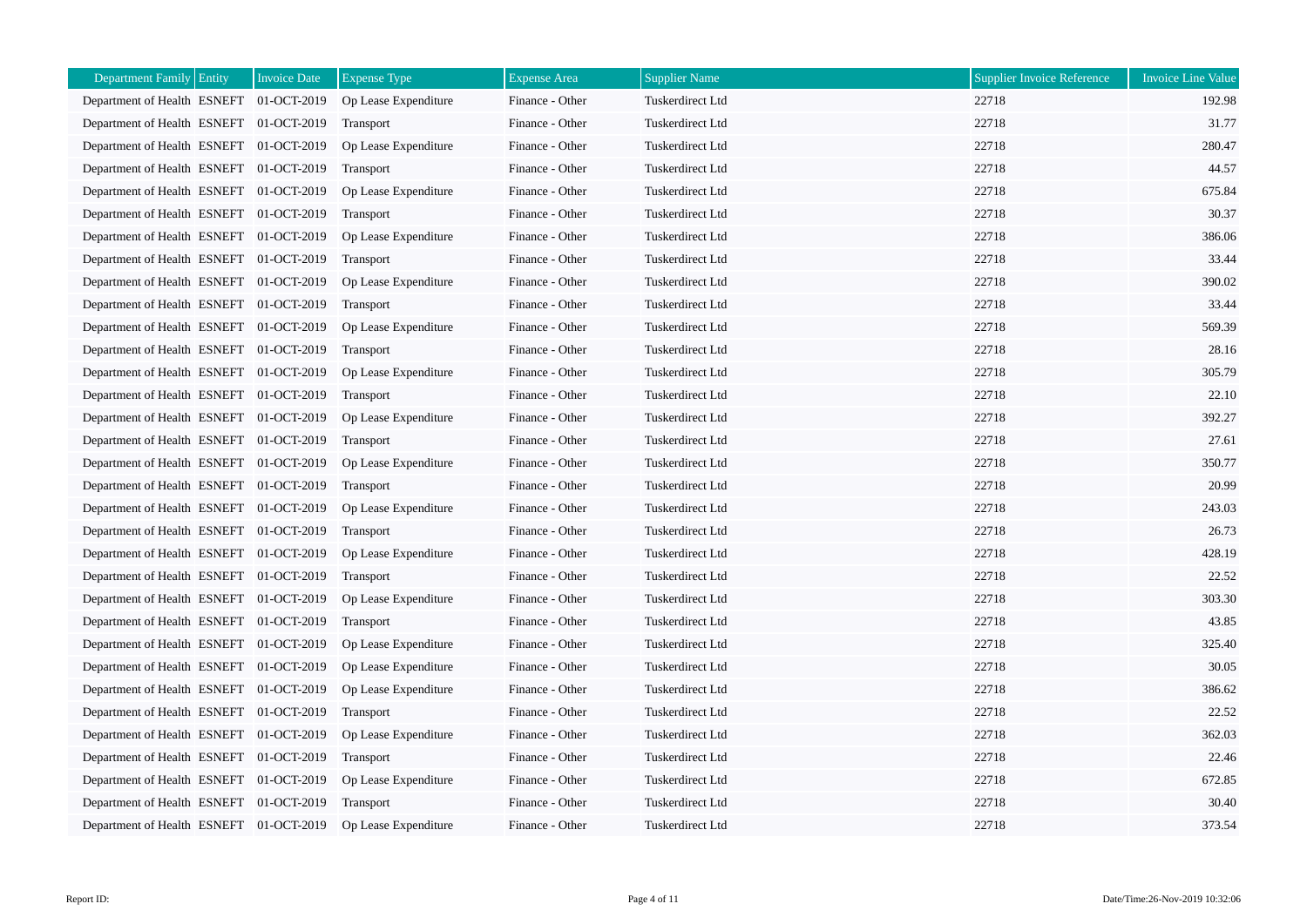| Department Family Entity                | <b>Invoice Date</b> | <b>Expense Type</b>          | <b>Expense Area</b>            | <b>Supplier Name</b>           | <b>Supplier Invoice Reference</b> | Invoice Line Value |
|-----------------------------------------|---------------------|------------------------------|--------------------------------|--------------------------------|-----------------------------------|--------------------|
| Department of Health ESNEFT 01-OCT-2019 |                     | Op Lease Expenditure         | Finance - Other                | Tuskerdirect Ltd               | 22718                             | 31.79              |
| Department of Health ESNEFT 01-OCT-2019 |                     | Op Lease Expenditure         | Finance - Other                | <b>Tuskerdirect Ltd</b>        | 22718                             | 366.03             |
| Department of Health ESNEFT 01-OCT-2019 |                     | Transport                    | Finance - Other                | Tuskerdirect Ltd               | 22718                             | 24.77              |
| Department of Health ESNEFT 01-OCT-2019 |                     | Op Lease Expenditure         | Finance - Other                | <b>Tuskerdirect Ltd</b>        | 22718                             | 409.84             |
| Department of Health ESNEFT 01-OCT-2019 |                     | Transport                    | Finance - Other                | Tuskerdirect Ltd               | 22718                             | 36.48              |
| Department of Health ESNEFT 01-OCT-2019 |                     | Op Lease Expenditure         | Finance - Other                | Tuskerdirect Ltd               | 22718                             | 438.92             |
| Department of Health ESNEFT 01-OCT-2019 |                     | Transport                    | Finance - Other                | Tuskerdirect Ltd               | 22718                             | 27.25              |
| Department of Health ESNEFT 01-OCT-2019 |                     | Op Lease Expenditure         | Finance - Other                | Tuskerdirect Ltd               | 22718                             | 221.49             |
| Department of Health ESNEFT 01-OCT-2019 |                     | Transport                    | Finance - Other                | Tuskerdirect Ltd               | 22718                             | 26.73              |
| Department of Health ESNEFT 01-OCT-2019 |                     | Op Lease Expenditure         | Finance - Other                | <b>Tuskerdirect Ltd</b>        | 22718                             | 303.75             |
| Department of Health ESNEFT 01-OCT-2019 |                     | Transport                    | Finance - Other                | Tuskerdirect Ltd               | 22718                             | 44.68              |
| Department of Health ESNEFT 01-OCT-2019 |                     | Op Lease Expenditure         | Finance - Other                | Tuskerdirect Ltd               | 22718                             | 449.93             |
| Department of Health ESNEFT 01-OCT-2019 |                     | Transport                    | Finance - Other                | Tuskerdirect Ltd               | 22718                             | 39.04              |
| Department of Health ESNEFT 01-OCT-2019 |                     | Op Lease Expenditure         | Finance - Other                | Tuskerdirect Ltd               | 22718                             | 362.23             |
| Department of Health ESNEFT 01-OCT-2019 |                     | Transport                    | Finance - Other                | Tuskerdirect Ltd               | 22718                             | 22.52              |
| Department of Health ESNEFT 01-OCT-2019 |                     | Op Lease Expenditure         | Finance - Other                | Tuskerdirect Ltd               | 22718                             | 505.39             |
| Department of Health ESNEFT 01-OCT-2019 |                     | Transport                    | Finance - Other                | <b>Tuskerdirect Ltd</b>        | 22718                             | 60.12              |
| Department of Health ESNEFT 01-OCT-2019 |                     | Other Payables               | <b>Balance Sheet</b>           | Tuskerdirect Ltd               | 22715                             | 25,130.23          |
| Department of Health ESNEFT 01-OCT-2019 |                     | Other Payables               | <b>Balance Sheet</b>           | Tuskerdirect Ltd               | 22715                             | 2,001.66           |
| Department of Health ESNEFT 01-OCT-2019 |                     | Non Clinical Supplies        | Facilities                     | ELIS SA - BERENDSEN HEALTHCARE | SN3118089                         | 80,295.29          |
| Department of Health ESNEFT 01-OCT-2019 |                     | Premises - Bus. Rates        | Estates                        | Ipswich Borough Council        | 716685415OCT19                    | 122,976.00         |
| Department of Health ESNEFT 01-OCT-2019 |                     | Premises - Bus. Rates        | Estates                        | Colchester Borough Council     | 65712911OCT19                     | 124,153.00         |
| Department of Health ESNEFT 01-OCT-2019 |                     | Premises - Bus. Rates        | Estates                        | Ipswich Borough Council        | 716885415OCT19                    | 122,976.00         |
| Department of Health ESNEFT 02-OCT-2019 |                     | Premises                     | Estates                        | NHS Property Services Ltd      | 00000001/H218771                  | 35,828.31          |
| Department of Health ESNEFT 02-OCT-2019 |                     | Nurse Qual Bank              | Non Divisional                 | NHS Professionals Ltd          | I000020631P-GB01                  | 622,631.84         |
| Department of Health ESNEFT 02-OCT-2019 |                     | Premises                     | Estates                        | NHS Property Services Ltd      | 00000001H218771                   | 35,828.31          |
| Department of Health ESNEFT 02-OCT-2019 |                     | Clinical Supplies & Services | Plastics (Inc.<br>Dermatology) | DIAMOND SKIN CARE LTD          | ESNEFT-016                        | 30,075.00          |
| Department of Health ESNEFT 03-OCT-2019 |                     | Accruals                     | <b>Balance Sheet</b>           | Bayer Plc                      | 824C236931                        | 52,440.00          |
| Department of Health ESNEFT 03-OCT-2019 |                     | Other Operating Expenses     | ICT - eHealth                  | Csc Computer Sciences Ltd      | 5278009924                        | 187,500.00         |
| Department of Health ESNEFT 03-OCT-2019 |                     | Capital                      | Capital Projects               | H & R Strood Contracts Ltd     | IN14298                           | 105,727.02         |
| Department of Health ESNEFT 03-OCT-2019 |                     | Capital                      | Capital Projects               | H & R Strood Contracts Ltd     | IN14299                           | 132,000.00         |
| Department of Health ESNEFT             | 03-OCT-2019         | Consultancy                  | Innovation                     | Castons                        | 16913                             | 147,678.76         |
| Department of Health ESNEFT 03-OCT-2019 |                     | Premises                     | Estates                        | <b>Edf</b> Energy              | 000006543487                      | 177,657.22         |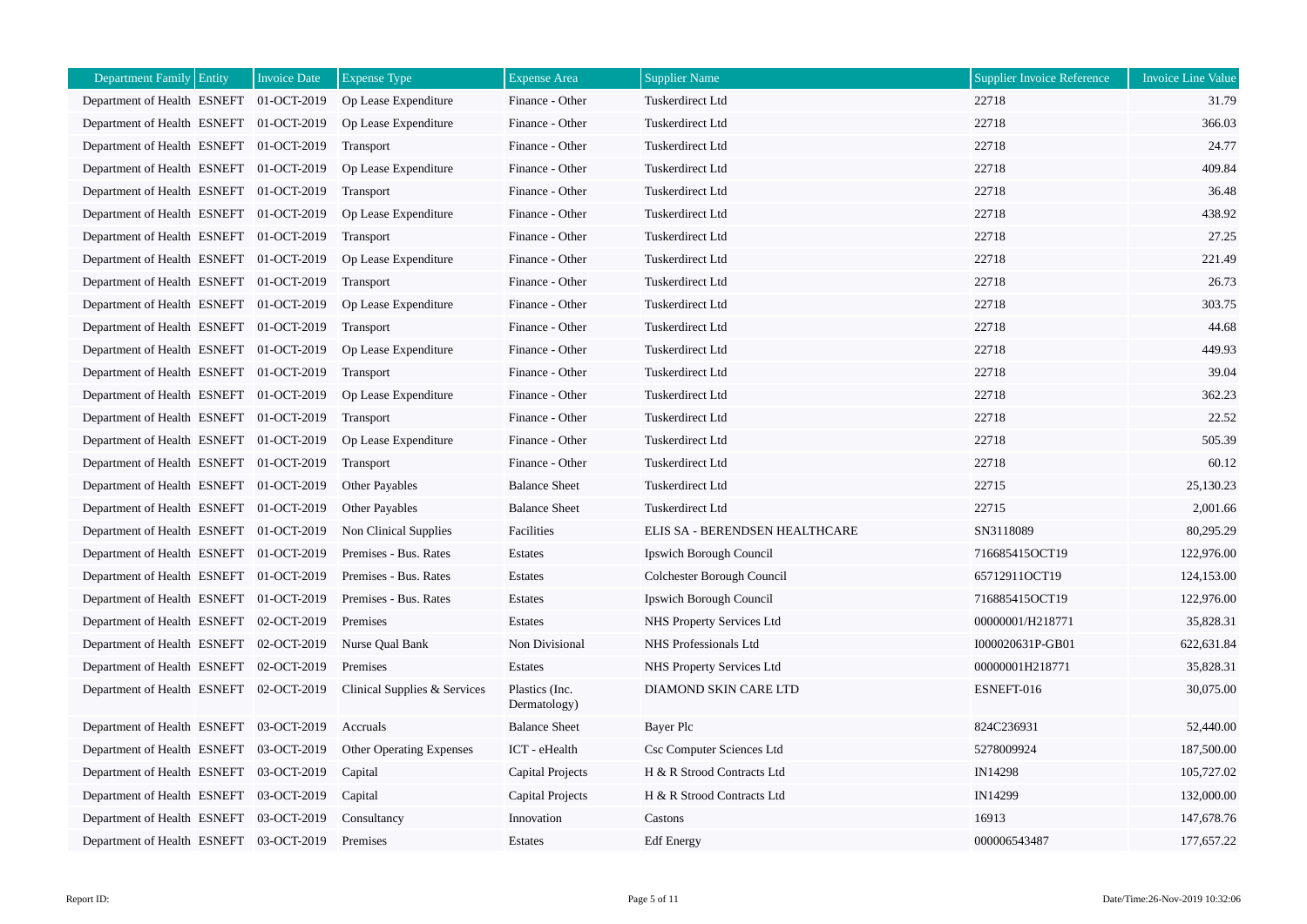| <b>Department Family Entity</b>         | <b>Invoice Date</b> | <b>Expense Type</b>          | <b>Expense</b> Area  | <b>Supplier Name</b>   | <b>Supplier Invoice Reference</b> | <b>Invoice Line Value</b> |
|-----------------------------------------|---------------------|------------------------------|----------------------|------------------------|-----------------------------------|---------------------------|
| Department of Health ESNEFT             | 03-OCT-2019         | Premises                     | Estates              | <b>Edf</b> Energy      | 000006540277                      | 41,128.86                 |
| Department of Health ESNEFT 03-OCT-2019 |                     | Premises                     | Estates              | <b>Edf</b> Energy      | 000006540305                      | 72,008.82                 |
| Department of Health ESNEFT 03-OCT-2019 |                     | Premises                     | Estates              | <b>Edf</b> Energy      | 000006540041                      | 26,216.62                 |
| Department of Health ESNEFT 04-OCT-2019 |                     | Accruals                     | <b>Balance Sheet</b> | Csl Behring UK Ltd     | 994016770                         | 44,100.00                 |
| Department of Health ESNEFT 04-OCT-2019 |                     | Premises                     | ICT - Other          | HP INC UK LIMITED      | 6926311                           | 111,110.40                |
| Department of Health ESNEFT 04-OCT-2019 |                     | Premises                     | ICT - Other          | HP INC UK LIMITED      | 6926308                           | 111,110.40                |
| Department of Health ESNEFT 04-OCT-2019 |                     | <b>Trade Payables</b>        | <b>Balance Sheet</b> | NHS Supply Chain (101) | 101037153                         | 212,022.49                |
| Department of Health ESNEFT 04-OCT-2019 |                     | <b>Trade Payables</b>        | <b>Balance Sheet</b> | NHS Supply Chain (101) | 101037153                         | 2,513.41                  |
| Department of Health ESNEFT 04-OCT-2019 |                     | <b>Trade Payables</b>        | <b>Balance Sheet</b> | NHS Supply Chain (101) | 101037153                         | 74.27                     |
| Department of Health ESNEFT 04-OCT-2019 |                     | Nurse Qual Agency            | Non Divisional       | NHS Professionals Ltd  | I000020713P-GB01                  | 200,253.10                |
| Department of Health ESNEFT 04-OCT-2019 |                     | <b>Trade Payables</b>        | <b>Balance Sheet</b> | NHS Supply Chain (101) | 1010137153                        | 212,022.49                |
| Department of Health ESNEFT 04-OCT-2019 |                     | <b>Trade Payables</b>        | <b>Balance Sheet</b> | NHS Supply Chain (101) | 1010137153                        | 2,513.41                  |
| Department of Health ESNEFT 04-OCT-2019 |                     | <b>Trade Payables</b>        | <b>Balance Sheet</b> | NHS Supply Chain (101) | 1010137153                        | 74.27                     |
| Department of Health ESNEFT 07-OCT-2019 |                     | Clinical Supplies & Services | <b>NEESPS</b>        | Werfen Limited         | 9100333666                        | 1,181.14                  |
| Department of Health ESNEFT 07-OCT-2019 |                     | Clinical Supplies & Services | <b>NEESPS</b>        | Werfen Limited         | 9100333666                        | 473.88                    |
| Department of Health ESNEFT 07-OCT-2019 |                     | Clinical Supplies & Services | <b>NEESPS</b>        | Werfen Limited         | 9100333666                        | 477.17                    |
| Department of Health ESNEFT 07-OCT-2019 |                     | Clinical Supplies & Services | <b>NEESPS</b>        | Werfen Limited         | 9100333666                        | 620.89                    |
| Department of Health ESNEFT 07-OCT-2019 |                     | Clinical Supplies & Services | <b>NEESPS</b>        | Werfen Limited         | 9100333666                        | 3,312.29                  |
| Department of Health ESNEFT 07-OCT-2019 |                     | Clinical Supplies & Services | <b>NEESPS</b>        | Werfen Limited         | 9100333666                        | 1,654.75                  |
| Department of Health ESNEFT 07-OCT-2019 |                     | Clinical Supplies & Services | <b>NEESPS</b>        | Werfen Limited         | 9100333666                        | 261.55                    |
| Department of Health ESNEFT 07-OCT-2019 |                     | Clinical Supplies & Services | <b>NEESPS</b>        | Werfen Limited         | 9100333666                        | 307.70                    |
| Department of Health ESNEFT 07-OCT-2019 |                     | Clinical Supplies & Services | <b>NEESPS</b>        | Werfen Limited         | 9100333666                        | 176.11                    |
| Department of Health ESNEFT 07-OCT-2019 |                     | Clinical Supplies & Services | <b>NEESPS</b>        | Werfen Limited         | 9100333666                        | 266.30                    |
| Department of Health ESNEFT 07-OCT-2019 |                     | Clinical Supplies & Services | <b>NEESPS</b>        | Werfen Limited         | 9100333666                        | 203.21                    |
| Department of Health ESNEFT 07-OCT-2019 |                     | Clinical Supplies & Services | <b>NEESPS</b>        | Werfen Limited         | 9100333666                        | 196.01                    |
| Department of Health ESNEFT 07-OCT-2019 |                     | Clinical Supplies & Services | <b>NEESPS</b>        | Werfen Limited         | 9100333666                        | 399.89                    |
| Department of Health ESNEFT 07-OCT-2019 |                     | Clinical Supplies & Services | <b>NEESPS</b>        | Werfen Limited         | 9100333666                        | 492.14                    |
| Department of Health ESNEFT 07-OCT-2019 |                     | Clinical Supplies & Services | <b>NEESPS</b>        | Werfen Limited         | 9100333666                        | 526.44                    |
| Department of Health ESNEFT 07-OCT-2019 |                     | Clinical Supplies & Services | <b>NEESPS</b>        | Werfen Limited         | 9100333666                        | 203.21                    |
| Department of Health ESNEFT 07-OCT-2019 |                     | Clinical Supplies & Services | <b>NEESPS</b>        | Werfen Limited         | 9100333666                        | 707.80                    |
| Department of Health ESNEFT 07-OCT-2019 |                     | Clinical Supplies & Services | <b>NEESPS</b>        | Werfen Limited         | 9100333666                        | 976.50                    |
| Department of Health ESNEFT 07-OCT-2019 |                     | Clinical Supplies & Services | <b>NEESPS</b>        | Werfen Limited         | 9100333666                        | 235.93                    |
| Department of Health ESNEFT 07-OCT-2019 |                     | Clinical Supplies & Services | <b>NEESPS</b>        | Werfen Limited         | 9100333666                        | 727.01                    |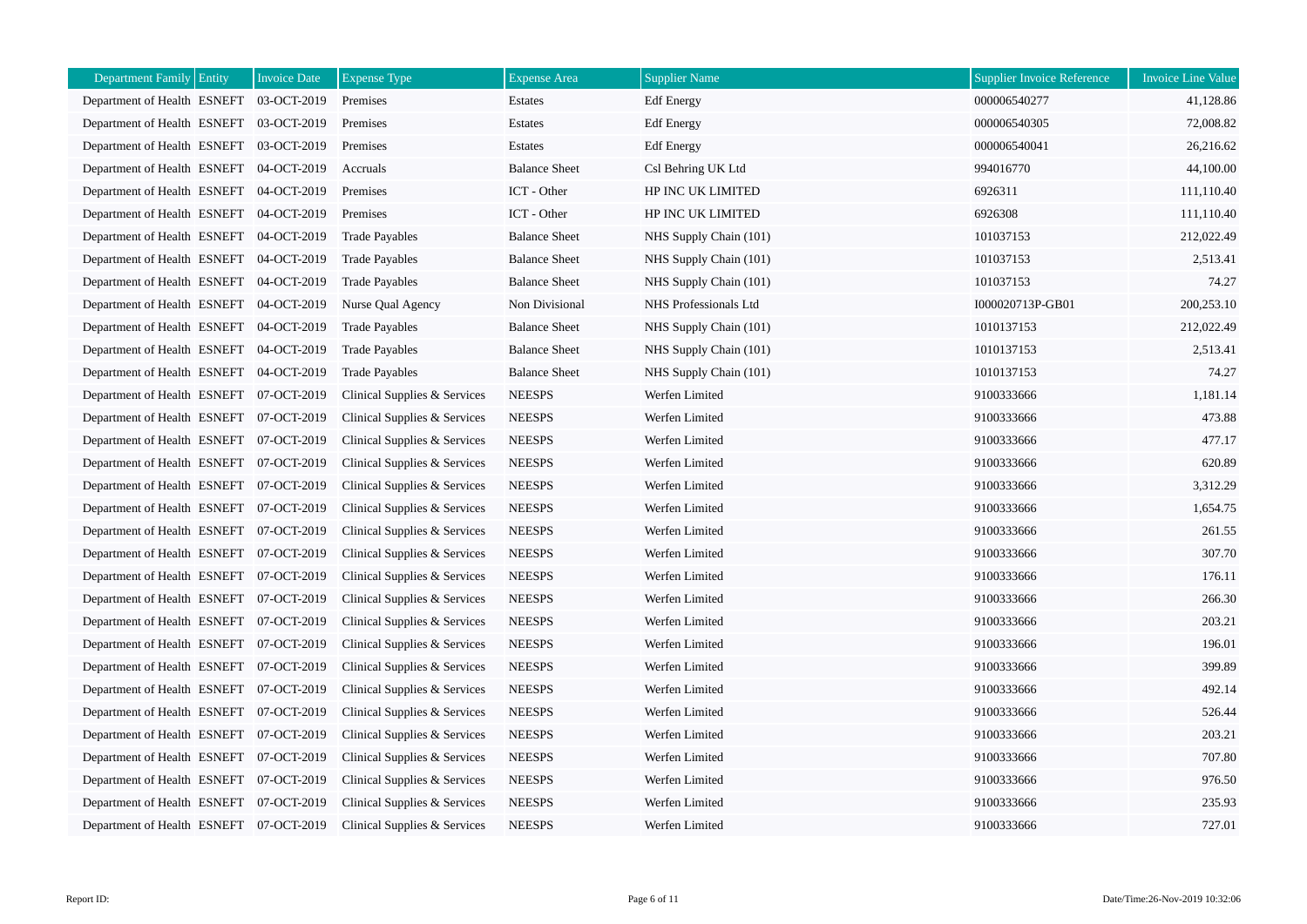| Department Family Entity                | <b>Invoice Date</b> | <b>Expense Type</b>             | <b>Expense Area</b>            | <b>Supplier Name</b>                    | Supplier Invoice Reference | Invoice Line Value |
|-----------------------------------------|---------------------|---------------------------------|--------------------------------|-----------------------------------------|----------------------------|--------------------|
| Department of Health ESNEFT 07-OCT-2019 |                     | Clinical Supplies & Services    | <b>NEESPS</b>                  | Werfen Limited                          | 9100333666                 | 1,177.09           |
| Department of Health ESNEFT 07-OCT-2019 |                     | Clinical Supplies & Services    | <b>NEESPS</b>                  | Werfen Limited                          | 9100333666                 | 455.47             |
| Department of Health ESNEFT 07-OCT-2019 |                     | Clinical Supplies & Services    | <b>NEESPS</b>                  | Werfen Limited                          | 9100333666                 | 137.81             |
| Department of Health ESNEFT 07-OCT-2019 |                     | Clinical Supplies & Services    | <b>NEESPS</b>                  | Werfen Limited                          | 9100333666                 | 658.04             |
| Department of Health ESNEFT 07-OCT-2019 |                     | Clinical Supplies & Services    | <b>NEESPS</b>                  | Werfen Limited                          | 9100333666                 | 3,574.30           |
| Department of Health ESNEFT 07-OCT-2019 |                     | Clinical Supplies & Services    | <b>NEESPS</b>                  | Werfen Limited                          | 9100333666                 | 1,461.85           |
| Department of Health ESNEFT 07-OCT-2019 |                     | Clinical Supplies & Services    | <b>NEESPS</b>                  | Werfen Limited                          | 9100333666                 | 591.24             |
| Department of Health ESNEFT 07-OCT-2019 |                     | Clinical Supplies & Services    | <b>NEESPS</b>                  | Werfen Limited                          | 9100333666                 | 23.42              |
| Department of Health ESNEFT 07-OCT-2019 |                     | Clinical Supplies & Services    | <b>NEESPS</b>                  | Werfen Limited                          | 9100333666                 | 90.53              |
| Department of Health ESNEFT 07-OCT-2019 |                     | Clinical Supplies & Services    | <b>NEESPS</b>                  | Werfen Limited                          | 9100333666                 | 14,947.22          |
| Department of Health ESNEFT 07-OCT-2019 |                     | Clinical Supplies & Services    | <b>NEESPS</b>                  | Werfen Limited                          | 9100333666                 | 1,064.83           |
| Department of Health ESNEFT 07-OCT-2019 |                     | Clinical Supplies & Services    | <b>NEESPS</b>                  | Werfen Limited                          | 9100333666                 | 900.60             |
| Department of Health ESNEFT 07-OCT-2019 |                     | Clinical Supplies & Services    | <b>NEESPS</b>                  | Werfen Limited                          | 9100333666                 | 228.83             |
| Department of Health ESNEFT 07-OCT-2019 |                     | Clinical Supplies & Services    | <b>NEESPS</b>                  | Werfen Limited                          | 9100333666                 | 9.85               |
| Department of Health ESNEFT 07-OCT-2019 |                     | Accruals                        | <b>Balance Sheet</b>           | Janssen Cilag Ltd                       | 930574786                  | 26,956.80          |
| Department of Health ESNEFT 07-OCT-2019 |                     | Premises                        | Estates                        | <b>CASTLE WATER LTD</b>                 | 02268768                   | 13,534.38          |
| Department of Health ESNEFT 07-OCT-2019 |                     | Premises                        | Estates                        | <b>CASTLE WATER LTD</b>                 | 02268768                   | 17,527.15          |
| Department of Health ESNEFT 07-OCT-2019 |                     | Capital                         | <b>Capital Projects</b>        | Software Box Limited                    | INV0105737                 | 100,549.00         |
| Department of Health ESNEFT 07-OCT-2019 |                     | Capital                         | Capital Projects               | Software Box Limited                    | <b>INV0105737</b>          | 76,922.00          |
| Department of Health ESNEFT 07-OCT-2019 |                     | Capital                         | Capital Projects               | Software Box Limited                    | INV0105737                 | 39,800.00          |
| Department of Health ESNEFT 07-OCT-2019 |                     | Capital                         | Capital Projects               | Software Box Limited                    | INV0105737                 | 17,800.00          |
| Department of Health ESNEFT 07-OCT-2019 |                     | Premises                        | <b>ICT</b> - Operations        | Xerox (UK) Ltd                          | 900191879                  | 94,922.12          |
| Department of Health ESNEFT 07-OCT-2019 |                     | Capital                         | Capital Projects               | Philips UK & Ireland Ltd                | 7300320194                 | 252,720.00         |
| Department of Health ESNEFT 08-OCT-2019 |                     | Clinical Supplies & Services    | Pathology                      | Radiometer Ltd                          | V00000244                  | 32,200.13          |
| Department of Health ESNEFT 08-OCT-2019 |                     | Capital                         | Capital Projects               | NHS Supply Chain (905)                  | 9050001296                 | 67,231.01          |
| Department of Health ESNEFT 08-OCT-2019 |                     | Premises                        | Estates                        | Corona Energy                           | 14399897                   | 27,850.52          |
| Department of Health ESNEFT 08-OCT-2019 |                     | <b>Other Operating Expenses</b> | Trauma & Orthopaedics          | Allied Health Professionals Suffolk Cic | 2635                       | 296,495.00         |
| Department of Health ESNEFT 08-OCT-2019 |                     | Clinical Supplies & Services    | Plastics (Inc.<br>Dermatology) | DIAMOND SKIN CARE LTD                   | ESNEFT-017                 | 25,800.00          |
| Department of Health ESNEFT 09-OCT-2019 |                     | Premises                        | <b>ICT</b> - Operations        | Xerox (UK) Ltd                          | 900191850                  | 23,463.44          |
| Department of Health ESNEFT 09-OCT-2019 |                     | Premises                        | <b>ICT</b> - Operations        | Xerox (UK) Ltd                          | 900191850                  | 16,118.06          |
| Department of Health ESNEFT 09-OCT-2019 |                     | Premises                        | <b>ICT</b> - Operations        | Xerox (UK) Ltd                          | 900191850                  | 9,824.40           |
| Department of Health ESNEFT 09-OCT-2019 |                     | Premises                        | <b>ICT</b> - Operations        | Xerox (UK) Ltd                          | 900191850                  | 7,670.64           |
| Department of Health ESNEFT 09-OCT-2019 |                     | Premises                        | <b>ICT</b> - Operations        | Xerox (UK) Ltd                          | 900191850                  | 31,455.58          |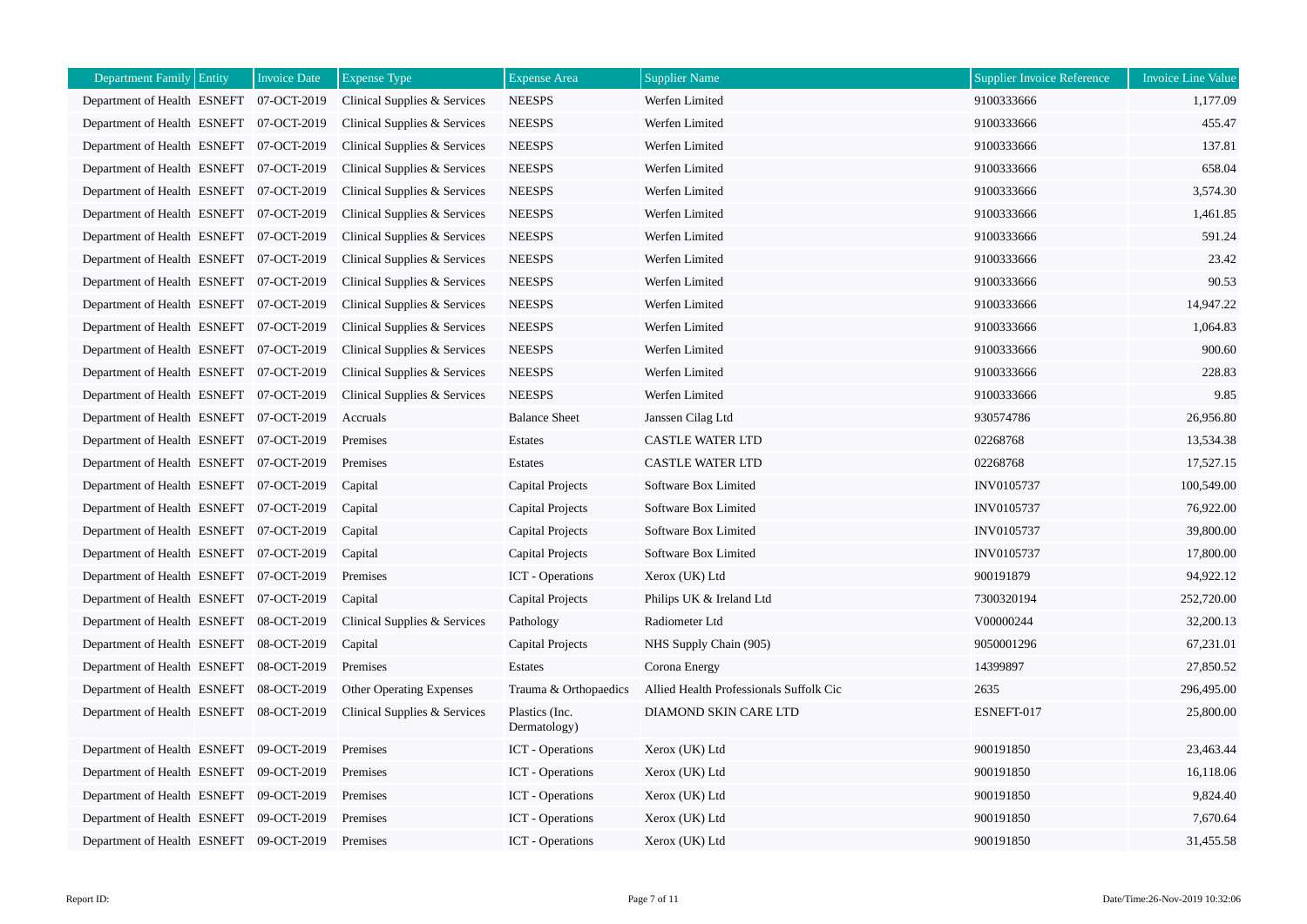| <b>Department Family Entity</b>         | <b>Invoice Date</b> | <b>Expense Type</b>          | <b>Expense</b> Area     | <b>Supplier Name</b>                | <b>Supplier Invoice Reference</b> | <b>Invoice Line Value</b> |
|-----------------------------------------|---------------------|------------------------------|-------------------------|-------------------------------------|-----------------------------------|---------------------------|
| Department of Health ESNEFT             | 09-OCT-2019         | Premises                     | <b>ICT</b> - Operations | Xerox (UK) Ltd                      | 900191850                         | 6,390.00                  |
| Department of Health ESNEFT 09-OCT-2019 |                     | Nurse Qual Bank              | Non Divisional          | NHS Professionals Ltd               | I000020757P-GB01                  | 573,628.48                |
| Department of Health ESNEFT 09-OCT-2019 |                     | Premises                     | ICT - eHealth           | System C Healthcare Ltd             | 024912                            | 22,842.63                 |
| Department of Health ESNEFT 09-OCT-2019 |                     | Premises                     | ICT - eHealth           | System C Healthcare Ltd             | 024913                            | 49,188.92                 |
| Department of Health ESNEFT 09-OCT-2019 |                     | Capital                      | Capital Projects        | Olympus Keymed                      | CD2532390                         | 256,352.37                |
| Department of Health ESNEFT 10-OCT-2019 |                     | <b>Trade Payables</b>        | <b>Balance Sheet</b>    | Hmrc                                | 0839PJ00070190M06                 | 3,794,351.46              |
| Department of Health ESNEFT 10-OCT-2019 |                     | Other Payables               | <b>Balance Sheet</b>    | Hmrc                                | 0839PJ00070190M06                 | 87,158.00                 |
| Department of Health ESNEFT 10-OCT-2019 |                     | Social Security Costs        | <b>Balance Sheet</b>    | Hmrc                                | 0839PJ00070190M06                 | 1,953,105.64              |
| Department of Health ESNEFT 10-OCT-2019 |                     | Social Security Costs        | <b>Balance Sheet</b>    | Hmrc                                | 0839PJ00070190M06                 | 2,777,056.51              |
| Department of Health ESNEFT 10-OCT-2019 |                     | Social Security Costs        | <b>Balance Sheet</b>    | Hmrc                                | 0839PJ00070190M06                 | $-273.58$                 |
| Department of Health ESNEFT 10-OCT-2019 |                     | Social Security Costs        | <b>Balance Sheet</b>    | Hmrc                                | 0839PJ00070190M06                 | $-169,694.47$             |
| Department of Health ESNEFT 10-OCT-2019 |                     | <b>Social Security Costs</b> | <b>Balance Sheet</b>    | Hmrc                                | 0839PJ00070190M06                 | $-820.74$                 |
| Department of Health ESNEFT 10-OCT-2019 |                     | <b>Other Taxes Payable</b>   | <b>Balance Sheet</b>    | Hmrc                                | 0839PJ00070190M06                 | 135,779.00                |
| Department of Health ESNEFT 10-OCT-2019 |                     | Accruals                     | <b>Balance Sheet</b>    | Novartis Pharmaceuticals UK Limited | 92191122                          | 4.49                      |
| Department of Health ESNEFT 10-OCT-2019 |                     | Accruals                     | <b>Balance Sheet</b>    | Novartis Pharmaceuticals UK Limited | 92191122                          | 44.09                     |
| Department of Health ESNEFT 10-OCT-2019 |                     | Accruals                     | <b>Balance Sheet</b>    | Novartis Pharmaceuticals UK Limited | 92191122                          | 409.68                    |
| Department of Health ESNEFT 10-OCT-2019 |                     | Accruals                     | <b>Balance Sheet</b>    | Novartis Pharmaceuticals UK Limited | 92191122                          | 26.75                     |
| Department of Health ESNEFT 10-OCT-2019 |                     | Accruals                     | <b>Balance Sheet</b>    | Novartis Pharmaceuticals UK Limited | 92191122                          | 48.17                     |
| Department of Health ESNEFT 10-OCT-2019 |                     | Accruals                     | <b>Balance Sheet</b>    | Novartis Pharmaceuticals UK Limited | 92191122                          | 567.30                    |
| Department of Health ESNEFT 10-OCT-2019 |                     | Accruals                     | <b>Balance Sheet</b>    | Novartis Pharmaceuticals UK Limited | 92191122                          | 2,060.71                  |
| Department of Health ESNEFT 10-OCT-2019 |                     | Accruals                     | <b>Balance Sheet</b>    | Novartis Pharmaceuticals UK Limited | 92191122                          | 2,354.11                  |
| Department of Health ESNEFT 10-OCT-2019 |                     | Accruals                     | <b>Balance Sheet</b>    | Novartis Pharmaceuticals UK Limited | 92191122                          | 17,790.19                 |
| Department of Health ESNEFT 10-OCT-2019 |                     | Accruals                     | <b>Balance Sheet</b>    | Novartis Pharmaceuticals UK Limited | 92191122                          | 5,239.20                  |
| Department of Health ESNEFT 10-OCT-2019 |                     | Accruals                     | <b>Balance Sheet</b>    | Novartis Pharmaceuticals UK Limited | 92191122                          | 588.53                    |
| Department of Health ESNEFT 10-OCT-2019 |                     | Cons - Agency                | Non Divisional          | Litmus Managed Solutions Ltd        | 00000364                          | 140,794.61                |
| Department of Health ESNEFT 10-OCT-2019 |                     | Other Operating Expenses     | Non Divisional          | <b>NHS Litigation Authority</b>     | SICX/00148568                     | 27,218.30                 |
| Department of Health ESNEFT 10-OCT-2019 |                     | Clinical Negligence          | Non Divisional          | <b>NHS Litigation Authority</b>     | SICX/00148567                     | 2.356.535.70              |
| Department of Health ESNEFT 10-OCT-2019 |                     | Capital                      | Capital Projects        | Thomasons Limited                   | C12730/7776                       | 22,244.40                 |
| Department of Health ESNEFT 10-OCT-2019 |                     | Capital                      | Capital Projects        | Thomasons Limited                   | C12730/7776                       | 3,465.00                  |
| Department of Health ESNEFT 11-OCT-2019 |                     | Accruals                     | <b>Balance Sheet</b>    | Bayer Plc                           | 824C238483                        | 78,660.01                 |
| Department of Health ESNEFT 11-OCT-2019 |                     | <b>Trade Payables</b>        | <b>Balance Sheet</b>    | NHS Supply Chain (101)              | 1010142295                        | 81.85                     |
| Department of Health ESNEFT 11-OCT-2019 |                     | <b>Trade Payables</b>        | <b>Balance Sheet</b>    | NHS Supply Chain (101)              | 1010142295                        | 220,943.26                |
| Department of Health ESNEFT 11-OCT-2019 |                     | <b>Trade Payables</b>        | <b>Balance Sheet</b>    | NHS Supply Chain (101)              | 1010142295                        | 2,731.79                  |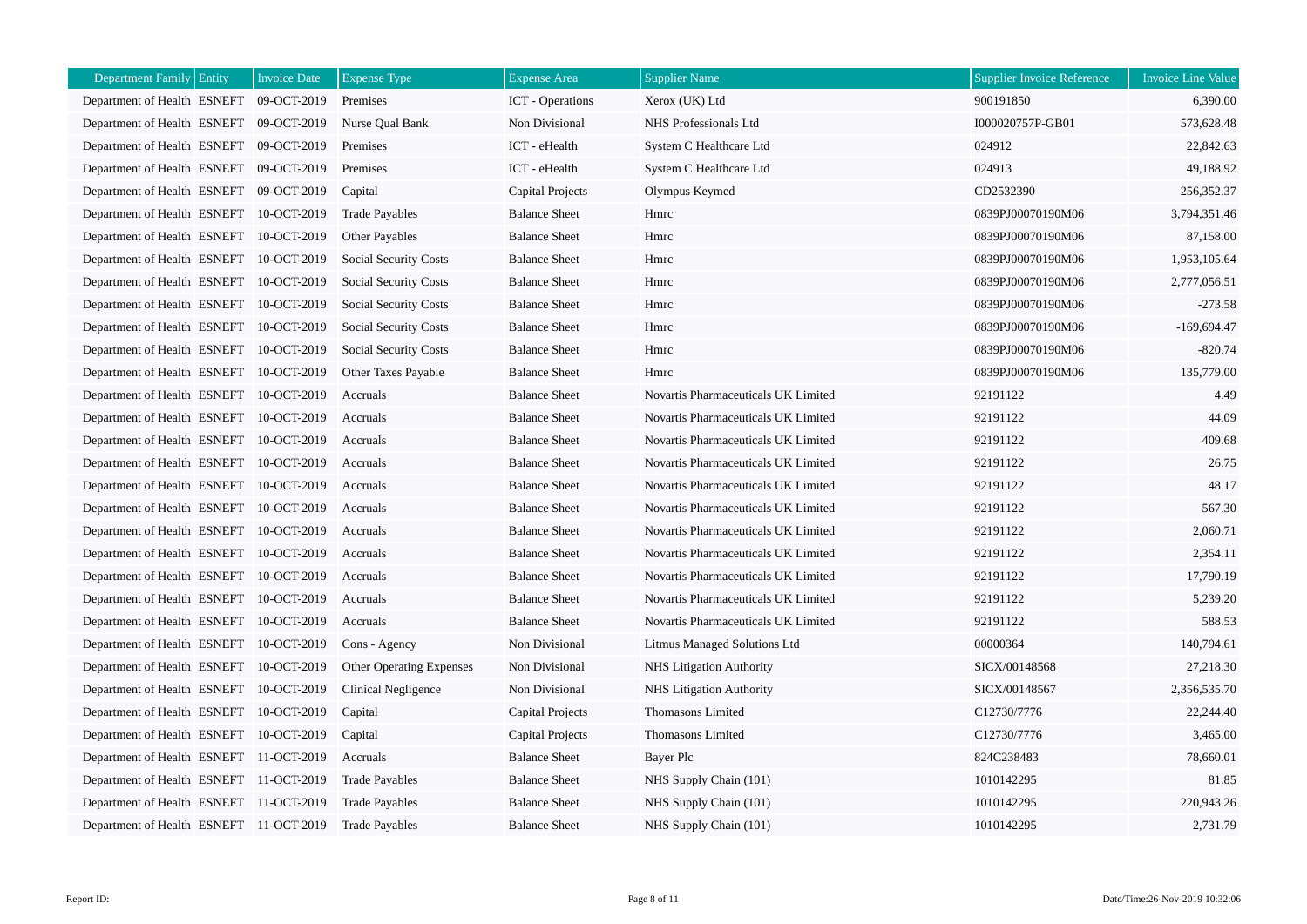| <b>Department Family Entity</b>         | <b>Invoice Date</b> | <b>Expense Type</b>          | <b>Expense</b> Area  | <b>Supplier Name</b>                | <b>Supplier Invoice Reference</b> | <b>Invoice Line Value</b> |
|-----------------------------------------|---------------------|------------------------------|----------------------|-------------------------------------|-----------------------------------|---------------------------|
| Department of Health ESNEFT 11-OCT-2019 |                     | Premises                     | ICT - Other          | HP INC UK LIMITED                   | 6936914                           | 43,915.20                 |
| Department of Health ESNEFT 11-OCT-2019 |                     | Clinical Supplies & Services | <b>NEESPS</b>        | Roche Diagnostics                   | 6571137444                        | 1,338,022.20              |
| Department of Health ESNEFT 11-OCT-2019 |                     | Clinical Supplies & Services | <b>NEESPS</b>        | Roche Diagnostics                   | 6571137445                        | 643,419.00                |
| Department of Health ESNEFT 11-OCT-2019 |                     | Nurse Qual Agency            | Non Divisional       | NHS Professionals Ltd               | I000020847P-GB01                  | 140,119.18                |
| Department of Health ESNEFT 11-OCT-2019 |                     | Cons - Agency                | Non Divisional       | <b>Litmus Managed Solutions Ltd</b> | 00000366                          | 21,771.80                 |
| Department of Health ESNEFT 11-OCT-2019 |                     | Clinical Supplies & Services | <b>NEESPS</b>        | Roche Diagnostics                   | 6571137443                        | 819,233.40                |
| Department of Health ESNEFT 14-OCT-2019 |                     | Premises                     | ICT - Other          | Phoenix Software Limited            | OP/I852264                        | 29,280.00                 |
| Department of Health ESNEFT 14-OCT-2019 |                     | Premises                     | ICT - Other          | Phoenix Software Limited            | OP/I852264                        | 36,288.00                 |
| Department of Health ESNEFT 14-OCT-2019 |                     | Capital                      | Capital Projects     | <b>MCBS LTD</b>                     | 946                               | 30,226.45                 |
| Department of Health ESNEFT 14-OCT-2019 |                     | Capital                      | Capital Projects     | MCBS LTD                            | 945                               | 47,927.53                 |
| Department of Health ESNEFT 14-OCT-2019 |                     | Capital                      | Capital Projects     | Whitespider                         | 1893                              | 18,402.06                 |
| Department of Health ESNEFT 14-OCT-2019 |                     | Capital                      | Capital Projects     | Whitespider                         | 1893                              | 130.60                    |
| Department of Health ESNEFT 14-OCT-2019 |                     | Capital                      | Capital Projects     | Whitespider                         | 1893                              | 44,672.62                 |
| Department of Health ESNEFT 14-OCT-2019 |                     | Capital                      | Capital Projects     | Whitespider                         | 1893                              | 14,469.50                 |
| Department of Health ESNEFT 14-OCT-2019 |                     | Capital                      | Capital Projects     | Whitespider                         | 1893                              | 2,873.12                  |
| Department of Health ESNEFT 14-OCT-2019 |                     | Capital                      | Capital Projects     | Whitespider                         | 1893                              | 7.84                      |
| Department of Health ESNEFT 14-OCT-2019 |                     | Capital                      | Capital Projects     | Whitespider                         | 1893                              | 316.96                    |
| Department of Health ESNEFT 14-OCT-2019 |                     | Capital                      | Capital Projects     | Whitespider                         | 1893                              | 71.52                     |
| Department of Health ESNEFT 14-OCT-2019 |                     | Capital                      | Capital Projects     | Turners Carpentry & Joinery Ltd     | 9132                              | 39,182.93                 |
| Department of Health ESNEFT 14-OCT-2019 |                     | Clinical Supplies & Services | Medical Imaging      | Alliance Medical Ltd                | AML-139035                        | 42,888.00                 |
| Department of Health ESNEFT 14-OCT-2019 |                     | Capital                      | Capital Projects     | NHS Supply Chain (905)              | 9050001365                        | 61,780.72                 |
| Department of Health ESNEFT 14-OCT-2019 |                     | Purch of Hlthcare Non-NHS    | Ophthalmology        | Oaks Hospital                       | ESNEFTO0919                       | 41,289.24                 |
| Department of Health ESNEFT 15-OCT-2019 |                     | Capital                      | Capital Projects     | Phoenix Software Limited            | OP/I852299                        | 28,412.06                 |
| Department of Health ESNEFT 15-OCT-2019 |                     | Accruals                     | <b>Balance Sheet</b> | Janssen Cilag Ltd                   | 930579612                         | 26,956.80                 |
| Department of Health ESNEFT 15-OCT-2019 |                     | Premises                     | Estates              | Prospect Healthcare (Ipswich) Ltd   | 2019-74                           | 351,800.63                |
| Department of Health ESNEFT 15-OCT-2019 |                     | Clinical Supplies & Services | Pathology            | NHS Blood & Transplant              | 883923                            | 120,014.35                |
| Department of Health ESNEFT 15-OCT-2019 |                     | Clinical Supplies & Services | Pathology            | NHS Blood & Transplant              | 883932                            | 114,049.91                |
| Department of Health ESNEFT 15-OCT-2019 |                     | <b>Trade Payables</b>        | <b>Balance Sheet</b> | Hmrc                                | 475PC01414768M06                  | 106,898.19                |
| Department of Health ESNEFT 15-OCT-2019 |                     | Social Security Costs        | <b>Balance Sheet</b> | Hmrc                                | 475PC01414768M06                  | 12,194.08                 |
| Department of Health ESNEFT 15-OCT-2019 |                     | Social Security Costs        | <b>Balance Sheet</b> | Hmrc                                | 475PC01414768M06                  | 41,283.34                 |
| Department of Health ESNEFT 15-OCT-2019 |                     | Cons - Agency                | Non Divisional       | Litmus Managed Solutions Ltd        | 00000369                          | 196,879.68                |
| Department of Health ESNEFT 16-OCT-2019 |                     | Nurse Qual Bank              | Non Divisional       | NHS Professionals Ltd               | I000020895P-GB01(ESN              | 586,442.33                |
| Department of Health ESNEFT 16-OCT-2019 |                     | Nurse Qual Bank              | Non Divisional       | NHS Professionals Ltd               | I000020895P-GB01                  | 380,439.20                |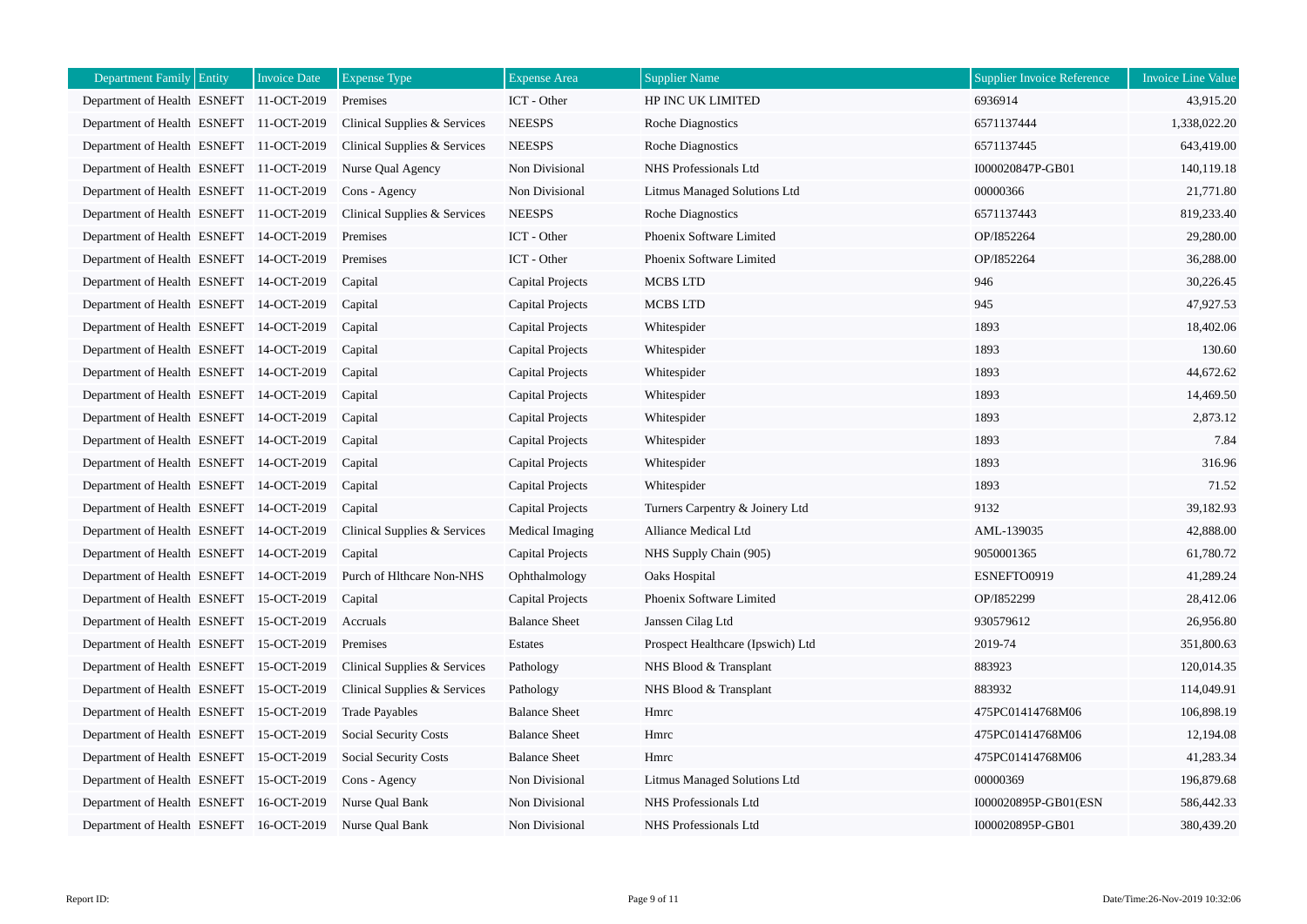| Department Family Entity                | <b>Invoice Date</b> | <b>Expense Type</b>          | <b>Expense Area</b>            | <b>Supplier Name</b>                   | <b>Supplier Invoice Reference</b> | Invoice Line Value |
|-----------------------------------------|---------------------|------------------------------|--------------------------------|----------------------------------------|-----------------------------------|--------------------|
| Department of Health ESNEFT 16-OCT-2019 |                     | Nurse Qual Bank              | Non Divisional                 | NHS Professionals Ltd                  | I000020895P-GB01                  | 129,915.29         |
| Department of Health ESNEFT 17-OCT-2019 |                     | Accruals                     | <b>Balance Sheet</b>           | Csl Behring UK Ltd                     | 994017203                         | 42,000.00          |
| Department of Health ESNEFT 17-OCT-2019 |                     | Capital                      | Capital Projects               | Fujifilm Sonosite Ltd                  | 379031                            | 40,800.00          |
| Department of Health ESNEFT 17-OCT-2019 |                     | Clinical Supplies & Services | <b>NEESPS</b>                  | Sysmex UK Ltd                          | 3049163733                        | 32,266.81          |
| Department of Health ESNEFT             | 18-OCT-2019         | Accruals                     | <b>Balance Sheet</b>           | Bayer Plc                              | 824C240834                        | 52,440.00          |
| Department of Health ESNEFT 18-OCT-2019 |                     | Nurse Qual Agency            | Non Divisional                 | NHS Professionals Ltd                  | I000020987P-GB01                  | 166,225.04         |
| Department of Health ESNEFT 18-OCT-2019 |                     | Career/staff grades          | Non Divisional                 | St Helens & Knowsley Hospital NHS      | 16789850                          | 110,000.00         |
| Department of Health ESNEFT 18-OCT-2019 |                     | Career/staff grades          | Non Divisional                 | St Helens & Knowsley Hospital NHS      | 16789851                          | 105,000.00         |
| Department of Health ESNEFT 18-OCT-2019 |                     | Drugs                        | Non Divisional                 | <b>NHS Business Services Authority</b> | 10000061981                       | 37,046.41          |
| Department of Health ESNEFT 18-OCT-2019 |                     | <b>Trade Payables</b>        | <b>Balance Sheet</b>           | NHS Supply Chain (101)                 | 1010149621                        | 97.17              |
| Department of Health ESNEFT             | 18-OCT-2019         | <b>Trade Payables</b>        | <b>Balance Sheet</b>           | NHS Supply Chain (101)                 | 1010149621                        | 227,938.36         |
| Department of Health ESNEFT 18-OCT-2019 |                     | <b>Trade Payables</b>        | <b>Balance Sheet</b>           | NHS Supply Chain (101)                 | 1010149621                        | 3,241.33           |
| Department of Health ESNEFT 18-OCT-2019 |                     | Premises                     | <b>NEESPS</b>                  | Clinical Solutions International Ltd   | 6071001340                        | 394,642.79         |
| Department of Health ESNEFT 18-OCT-2019 |                     | Capital                      | Capital Projects               | Philips UK & Ireland Ltd               | 7300321087                        | 37,519.26          |
| Department of Health ESNEFT 21-OCT-2019 |                     | Accruals                     | <b>Balance Sheet</b>           | Bristol Myers Squibb Pharm Ltd         | 100632284                         | 36,414.90          |
| Department of Health ESNEFT 22-OCT-2019 |                     | Clinical Supplies & Services | <b>NEESPS</b>                  | Diasorin UK Ltd                        | 1931102395                        | 36.00              |
| Department of Health ESNEFT 22-OCT-2019 |                     | Clinical Supplies & Services | <b>NEESPS</b>                  | Diasorin UK Ltd                        | 1931102395                        | 1,440.00           |
| Department of Health ESNEFT 22-OCT-2019 |                     | Clinical Supplies & Services | <b>NEESPS</b>                  | Diasorin UK Ltd                        | 1931102395                        | 96.00              |
| Department of Health ESNEFT 22-OCT-2019 |                     | Clinical Supplies & Services | <b>NEESPS</b>                  | Diasorin UK Ltd                        | 1931102395                        | 1,200.00           |
| Department of Health ESNEFT 22-OCT-2019 |                     | Clinical Supplies & Services | <b>NEESPS</b>                  | Diasorin UK Ltd                        | 1931102395                        | 31,392.00          |
| Department of Health ESNEFT 22-OCT-2019 |                     | Clinical Supplies & Services | <b>NEESPS</b>                  | Diasorin UK Ltd                        | 1931102395                        | 2,520.00           |
| Department of Health ESNEFT 22-OCT-2019 |                     | Clinical Supplies & Services | <b>NEESPS</b>                  | Diasorin UK Ltd                        | 1931102395                        | 1,296.00           |
| Department of Health ESNEFT 22-OCT-2019 |                     | Clinical Supplies & Services | <b>NEESPS</b>                  | Diasorin UK Ltd                        | 1931102395                        | 14,760.00          |
| Department of Health ESNEFT 22-OCT-2019 |                     | Clinical Supplies & Services | <b>NEESPS</b>                  | Diasorin UK Ltd                        | 1931102395                        | 1,584.00           |
| Department of Health ESNEFT 22-OCT-2019 |                     | Cons - Agency                | Non Divisional                 | Litmus Managed Solutions Ltd           | 00000371                          | 204,722.73         |
| Department of Health ESNEFT 23-OCT-2019 |                     | Accruals                     | <b>Balance Sheet</b>           | Janssen Cilag Ltd                      | 930584368                         | 26,956.80          |
| Department of Health ESNEFT 23-OCT-2019 |                     | Capital                      | <b>Capital Projects</b>        | H & R Strood Contracts Ltd             | IN14334                           | 48,000.00          |
| Department of Health ESNEFT 23-OCT-2019 |                     | Capital                      | Capital Projects               | H & R Strood Contracts Ltd             | IN14330                           | 60,000.00          |
| Department of Health ESNEFT 23-OCT-2019 |                     | Capital                      | <b>Capital Projects</b>        | H & R Strood Contracts Ltd             | IN14331                           | 144,241.63         |
| Department of Health ESNEFT 23-OCT-2019 |                     | Capital                      | Capital Projects               | H & R Strood Contracts Ltd             | IN14332                           | 84,000.00          |
| Department of Health ESNEFT 23-OCT-2019 |                     | Clinical Supplies & Services | Plastics (Inc.<br>Dermatology) | DIAMOND SKIN CARE LTD                  | ESNEFT-019                        | 50,175.00          |
| Department of Health ESNEFT 23-OCT-2019 |                     | Nurse Qual Bank              | Non Divisional                 | NHS Professionals Ltd                  | I000021028P-GB01                  | 588,115.93         |
| Department of Health ESNEFT 24-OCT-2019 |                     | Capital                      | <b>Capital Projects</b>        | Leica Microsystems (UK) Ltd            | 97796548                          | 99,770.49          |